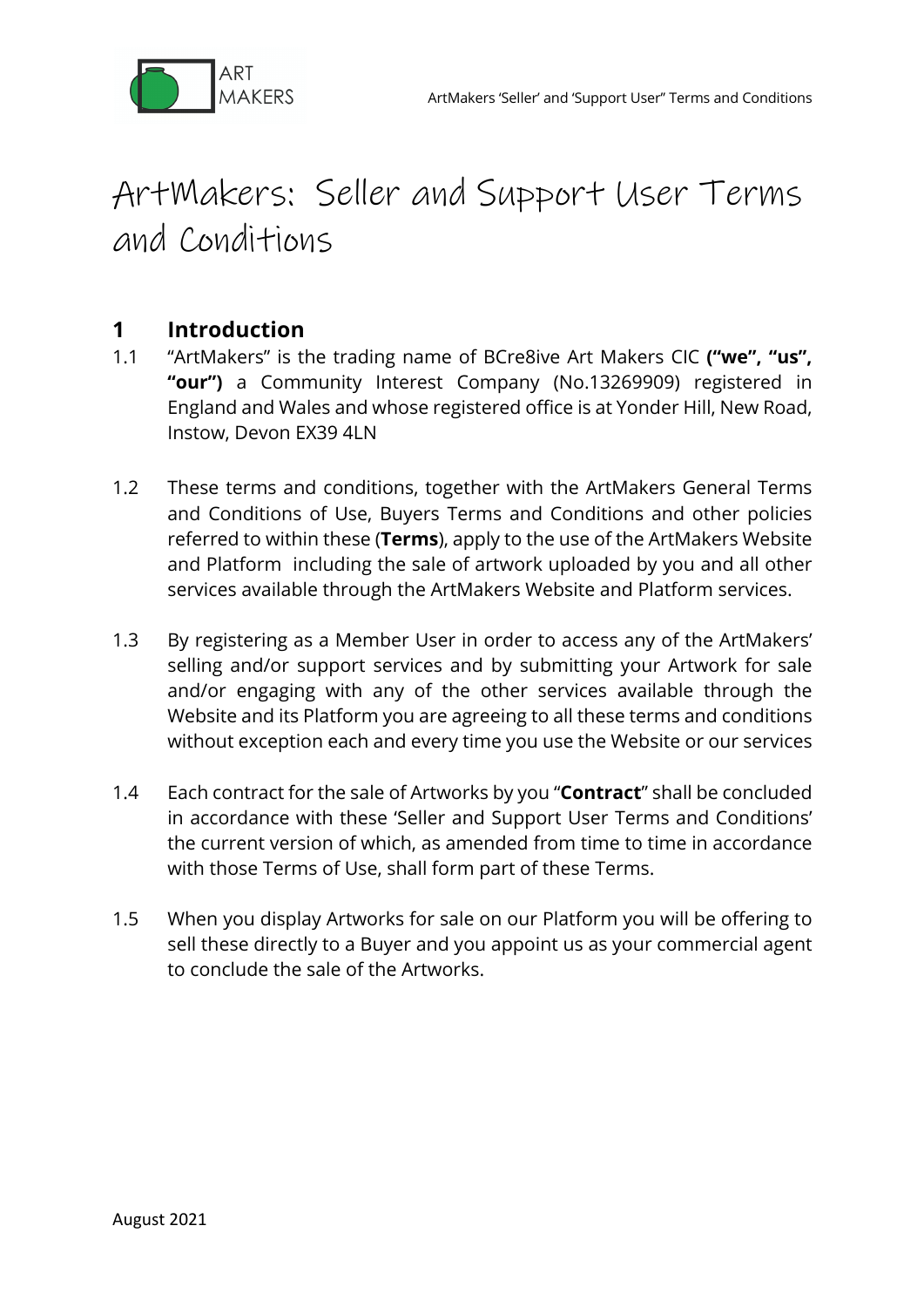

- 1.6 From time to time we may change these Terms and Conditions. We will notify you of any changes and it is your responsibility to check the Terms and Conditions which apply
- 1.7 ArtMakers reserves the right to alter these Terms or other Platform policies from time to time and will notify you of changes by posting a notice on the site.
- 1.8 If you do not agree to all the following terms you should not use this Platform.

#### **2 Website Use**

- 2.1 Under no circumstances will ArtMakers be liable for any damages arising from use or loss of use, data, or profits, whether in action of contract, negligence or other tortious action, arising out of or in connection with the use, or inability to use this Platform. We make no warranty that this Platform or the server that makes it available is free of viruses or bugs.
- 2.2 Throughout the Platform, you may find links to third party websites. Please note that ArtMakers is not responsible for the privacy policies or content of third party sites.

## **3 Contacting ArtMakers**

3.1 Any queries, concerns or complaints must be made in writing to our registered address at Clause 1.1 above or by email to admin@ArtMakers.uk or using the **Contact Us** form on the website

## **4 Conditions**

- 4.1 By registering on the site, you confirm that you are aged 18 or over and to have read and understood and agree to be bound by its Terms and Conditions. Where you are entering into an agreement on behalf of an organisation, you confirm that you have the legal right to do so and that the organisation specifically confirms that it takes full responsibility for use by any individuals on their behalf who are deemed to be users for the purposes of these Terms and any subsequent action.
- 4.2 You additionally warrant that all information you provide to ArtMakers including but not limited to your name, tax status, and country of residence, is accurate, truthful and kept up to date subject to any change.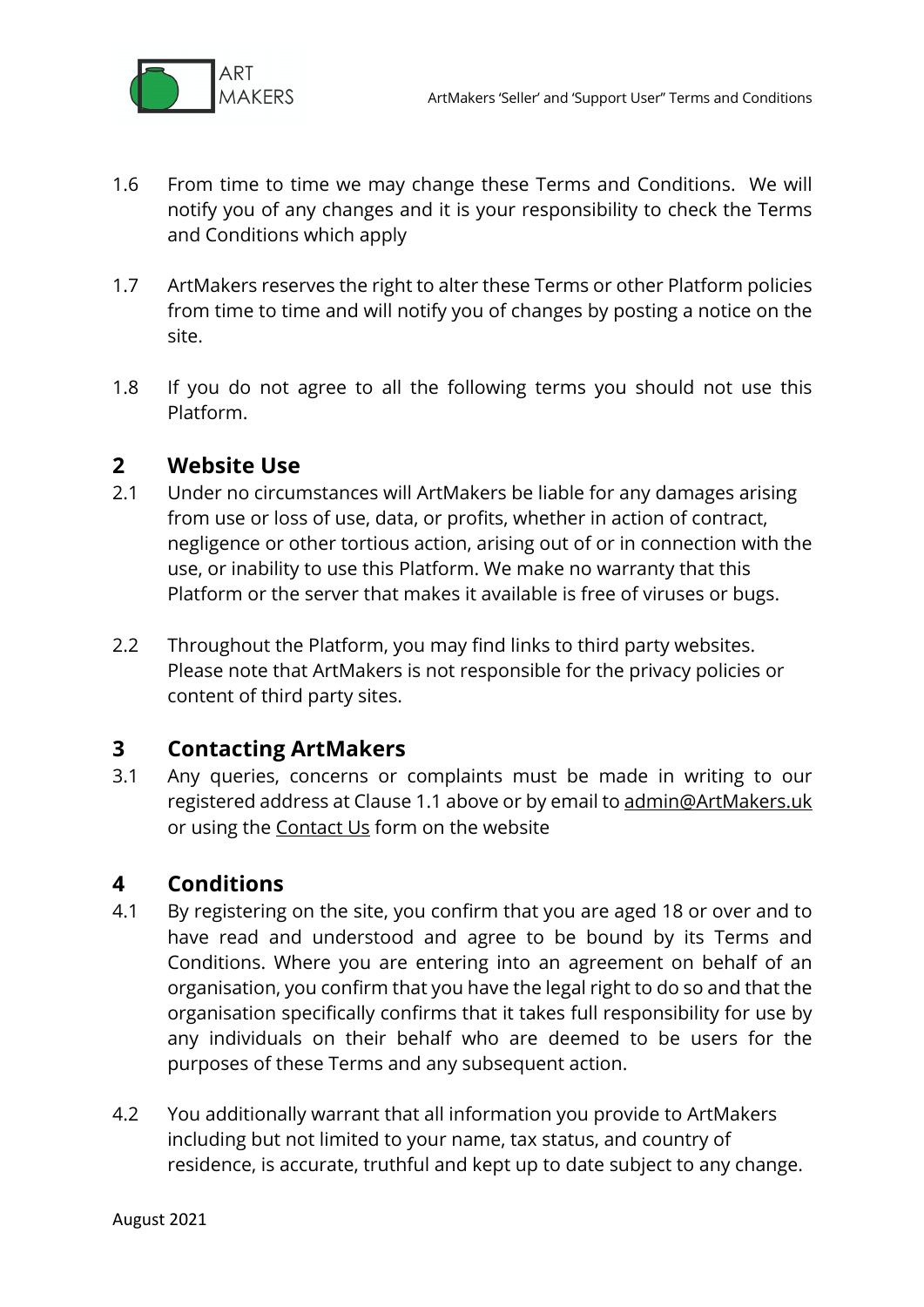

4.3 If you are a business, you warrant that you operate a business which is registered in the same country as your business address and comply with all the law and regulations which apply to that business.

## **5 Your Account**

- 5.1 When we accept your application to register on the Platform as a Seller or as a User of the ArtMakers Support Services , we set up an **Account** for you in our systems that includes
	- Your level of Seller and/or Support Plan Subscription,
	- Details of benefits accruing to your subscription plan(s)
	- A record of the Password credentials with which to log-in to your Account.
- 5.2 Each time you log-in to your Account we will ask for your password. As long as the correct Password is entered, we will assume that you are the person giving instructions and you will be liable for them. You must therefore keep your password secret and make sure that is not stored in a way that enables others to impersonate you.
- 5.3 If you disclose your password to any person that you authorise to access your Account, you are also responsible and liable for any access, use or misuse or disclosure of your Password or Account details by such person.
- 5.4 We can refuse to act on any instruction that we believe:
	- Was unclear;
	- Was not given by you; or
	- Might cause us to breach a legal or other duty; or
	- If we believe the Platform is being used for an illegal purpose. Unless and until you notify us by email to admin@ArtMakers.uk that you believe someone else knows your password or can use your Account by impersonating you:
- 5.5 We will not be responsible for any unauthorised access to confidential information about you in the Seller Account.
- 5.6 We will do all that the Service Provider reasonably can to prevent unauthorised access to Seller Account.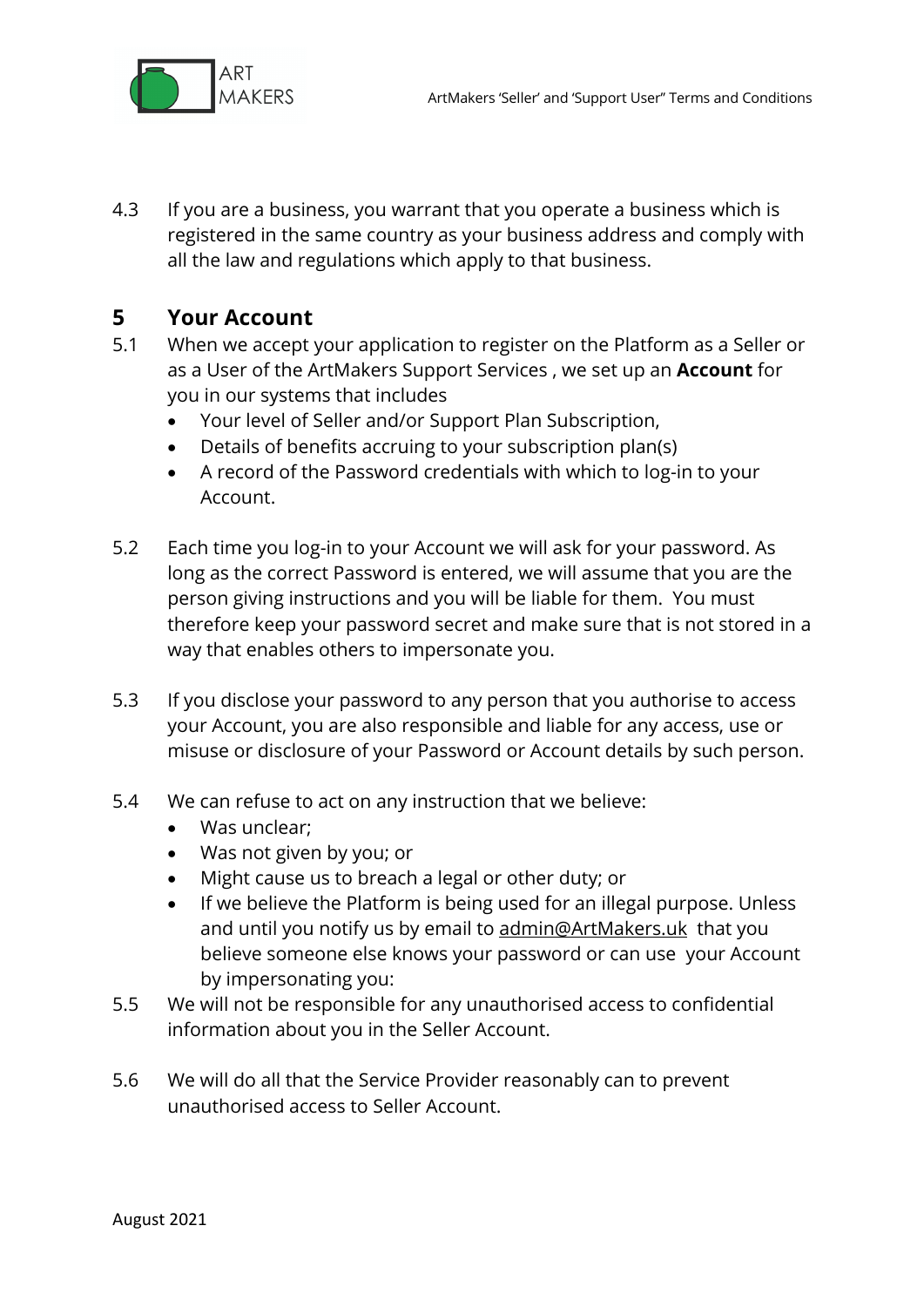

- 5.7 ArtMakers will provide a summary listing of the works that you upload to the site and of your most recent sales. However, you, not us, shall be responsible for
	- Compiling and retaining permanent records of all Sales and other data associated with your Account and your use of the Platform, and
	- For reconciling all payments in relation to the Sales.
- 5.8 Upon the termination of these Terms for any reason, we shall have no obligation to you to store, retain, report, or otherwise provide any copies of, or access to, any records, documentation or other information in connection with any Sales or your Account.

## **6 Uploading Work for Sale - Terms**

- 6.1 By registering and becoming a Seller on the ArtMakers Website and Platform and by uploading Artwork Content you grant ArtMakers a worldwide, non- exclusive, royalty-free, sublicensable right and license to access, view, use, copy, reformat, distribute, publicly display, publicly perform and transmit your Artwork Content via online and physical sales channels (including the Platform and third party sites and platforms) in any media now known or not currently known.
- 6.2 This right and license is solely for the purpose of enabling ArtMakers to use your content for the promotion of the Platform. ArtMakers does not claim, and so may not violate, ownership rights in your Artwork Content.
- 6.3 You acknowledge that the only compensation you will receive for such license, if any, will be in the form of the Net Sale Proceeds, payable only upon the sale of an Artwork through the Platform, and defined later in this document.
- 6.4 By uploading Artwork for sale to the ArtMakers Website you authorise us to act as your agent to:
	- Promote your Artwork(s) for sale to Buyers via the Platform (but we are not obliged to find you Buyers),
	- To conclude each Contract for the sale of your Artwork(s) between you and the Buyer via the Platform and
	- To accept payment on your behalf via the Platform in accordance with the Terms of Use.
- 6.5 Each such Contract is between you and the Buyer only. We are not a party to that Contract and we are neither the buyer nor the seller (or reseller) of the Artwork(s) that you offer for sale.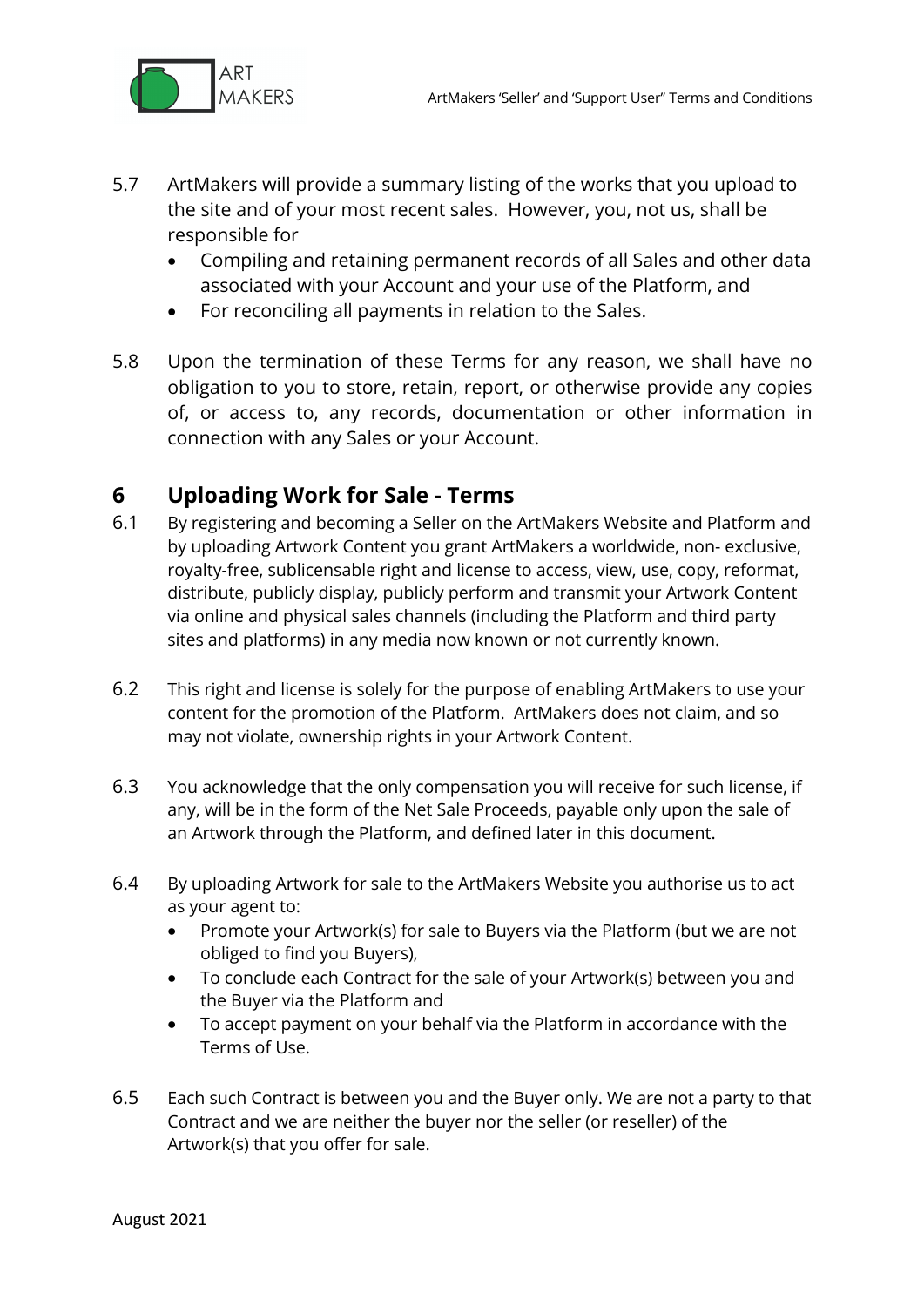

- 6.6 We are not the Buyer's agent for any purpose.
- 6.7 You, and not us, are responsible for performing the obligations under the terms of any Contract between you and a Buyer.
- 6.8 You are the seller of record for all your Contracts, but the Buyer pays us via the Platform for the relevant sales.
- 6.9 The Buyer's obligation to pay for any Artwork(s) under each Contract with you is satisfied when that Buyer properly pays us for the Artwork(s) via the Platform.
- 6.10 Because we conclude the sale on your behalf and the Buyer's payment to us satisfies the Buyer's obligation to pay for the Artwork(s), our name will appear on the Buyer's payment card statement (which may also display the Seller's name).
- 6.11 You must dispatch or arrange for the dispatch of the Artwork(s) you have sold after receiving notification from us, of the Buyer's order.
- 6.12 Buyers may only pay for Artwork(s) they purchase via the Platform by making a payment to us and you must not invoice any Buyer, or obtain payment, outside the Platform.
- 6.13 Any refunds to Buyers may only be initiated via the Platform. We may in our sole discretion investigate or decline to process any transaction involving any Artwork(s) purchased via the Platform.
- 6.14 Except as otherwise expressly provided in these Terms, we are not the agent, intermediary or other representative of the Seller. We are not a fiduciary or trustee of the Seller.

## **7 Accepting Your Artwork for Sale**

- 7.1 Any Artwork which you wish to offer for sale is submitted to us subject to our approval.
- 7.2 We reserve the right to accept, decline or remove any Artist, Artwork, or any application made to us without explanation
- 7.3 You warrant that you are the creator and sole and exclusive owner of all Artworks displayed on the ArtMakers' Platform.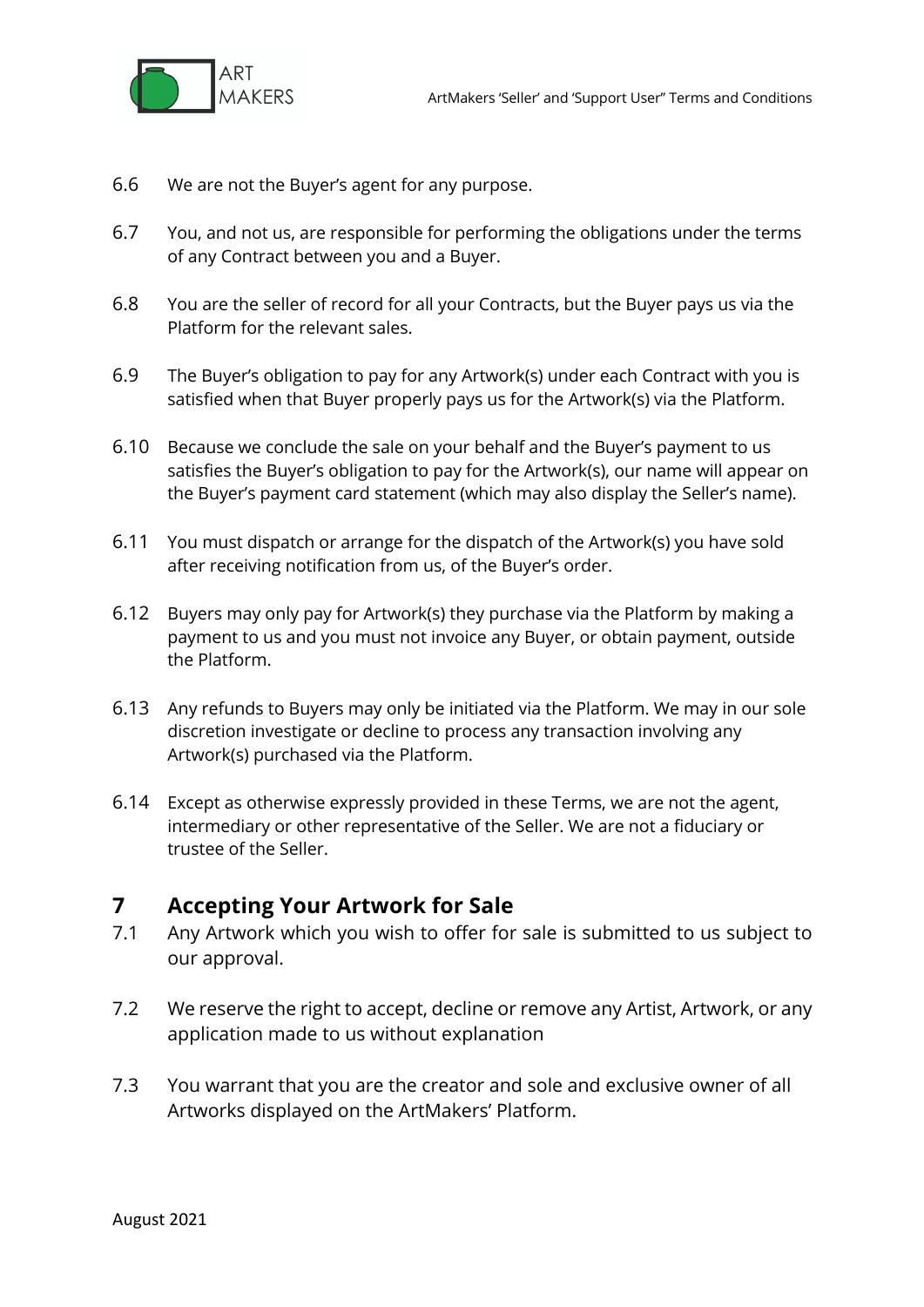

- 7.4 You additionally warrant that you have obtained all clearances, and acknowledge that you shall be solely responsible for all costs and expenses related to third party rights, e.g. use of photographs taken by others, necessary for display and sale of Artworks on the Platform.
- 7.5 All Artworks represented for sale on ArtMakers must be one-of-a-kind or limited edition original artworks with a maximum edition size of 100. All Artworks must be signed by their creator or accompanied by a certificate of authenticity signed by their creator.
- 7.6 To upload images of your art you must provide clear images of the Artwork. This must include at least one clear front shot. Further information is available on the Website but if you need any further help please contact us at admin@artmakers.uk
- 7.7 All images and information which you supply to us must be accurate and up to date and in the format we require.

## **8 Certificates of Authenticity**

- 8.1 You warrant that you are legally able to supply a certificate of authenticity for each piece of original artwork you offer for sale on or via the Website and agree to include it with the Artwork.
- 8.2 All impressions sold from a limited edition print run must be assigned numbers in correspondence with the order in which they were produced. The number of each impression must be marked clearly on the Artwork itself or on its accompanying certificate of authenticity.
- 8.3 You acknowledge and agree that you are solely responsible for all Artwork Content you upload to ArtMakers. You may not upload Artwork Content or any other materials which are or ArtMakers reasonably believes to be:
	- offensive, including material that incites racial hatred or promotes discrimination;
	- obscene or pornographic; or
	- materials which infringe, misappropriate or violate a third party's patent, copyright, trademark, trade secret, moral rights or other intellectual property rights, or rights of publicity or privacy, or result in the violation of any applicable law or regulation.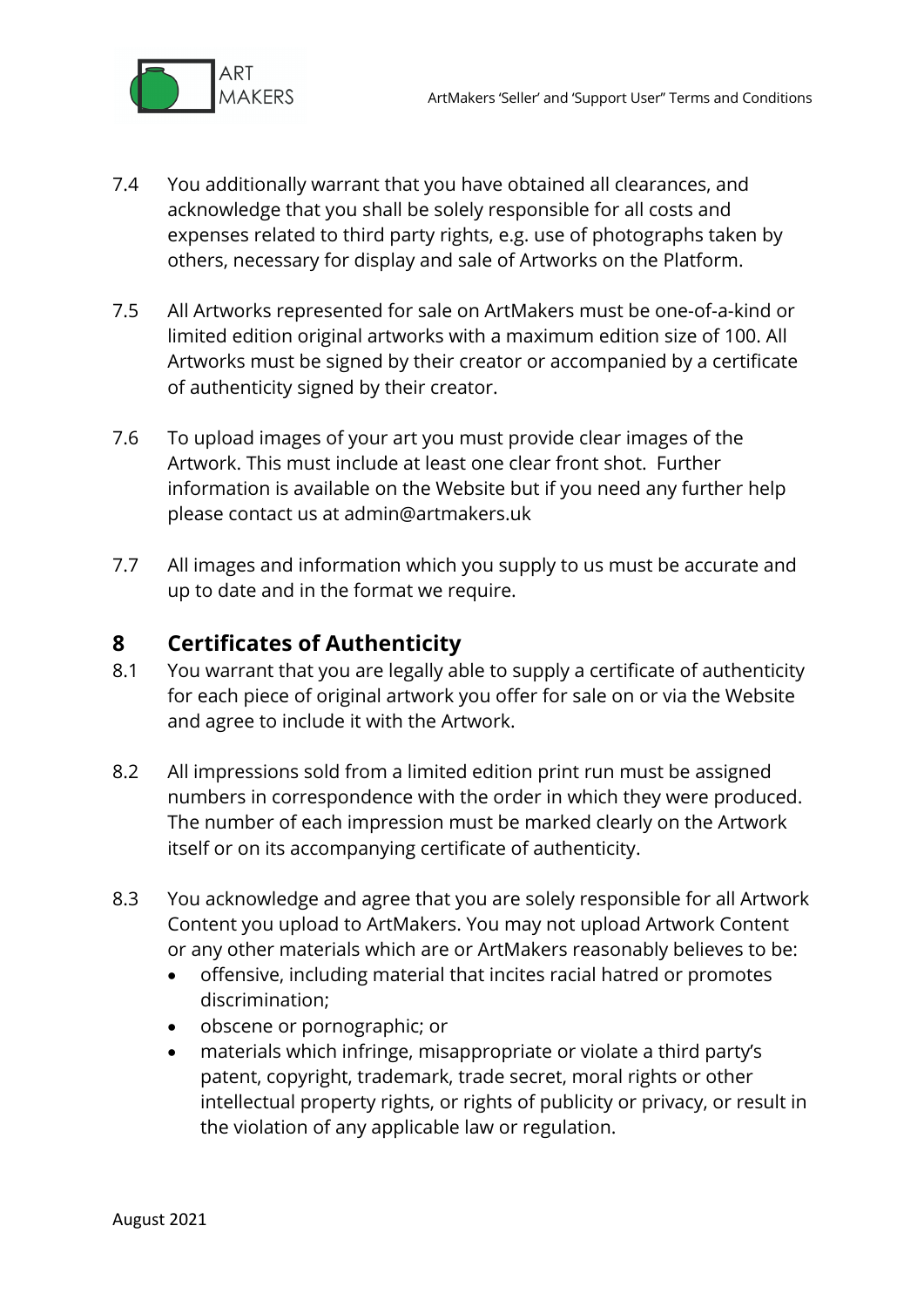

8.4 ArtMakers reserves the right to remove any Content or Artwork Listings from the Platform at any time in its sole discretion.

## **9 Exclusivity**

- 9.1 ArtMakers does not require exclusive exhibition rights for any piece of artwork offered for sale on the site, EXCEPT that
- 9.2 If an artwork by you is accepted for inclusion into one of our Virtual Online Exhibitions then that work is temporarily withdrawn from sale at any other outlet anywhere in the world for the duration of the Virtual Online Exhibition.

## **10 Your Obligations**

- 10.1 It is your responsibility to ensure that all Listings submitted to the Platform represent the Artworks offered for sale therein to the highest degree of accuracy possible.
- 10.2 Where inaccurate specifications or materially misleading images are submitted as part of Artwork Listings from which any Sale is made, ArtMakers reserves the right to debit any costs associated with resulting Buyer return requests from the Gross Sale Proceeds.
- 10.3 The price stated in each of your Artwork Listings ( **Price**) must be a reasonable reflection of the value of the Artwork offered for Sale, and must be equal to the price set for the same Artwork on any other channels through which the Artwork is sold directly or on consignment.
- 10.4 Where you are VAT registered the price of your artwork on the site should include VAT at the relevant percentage rate
- 10.5 ArtMakers may from time to time wish to offer discount Prices for circumstances such as
	- The intention of a Buyer to buy multiple Artworks from you
	- Seasonal events.
- 10.6 The same work may not be offered for sale anywhere else at a price lower than the sale price agreed by you and displayed on the Website.
- 10.7 Where a Buyer introduced to you through the Platform locates your Artwork offered for sale elsewhere at a lower price either directly by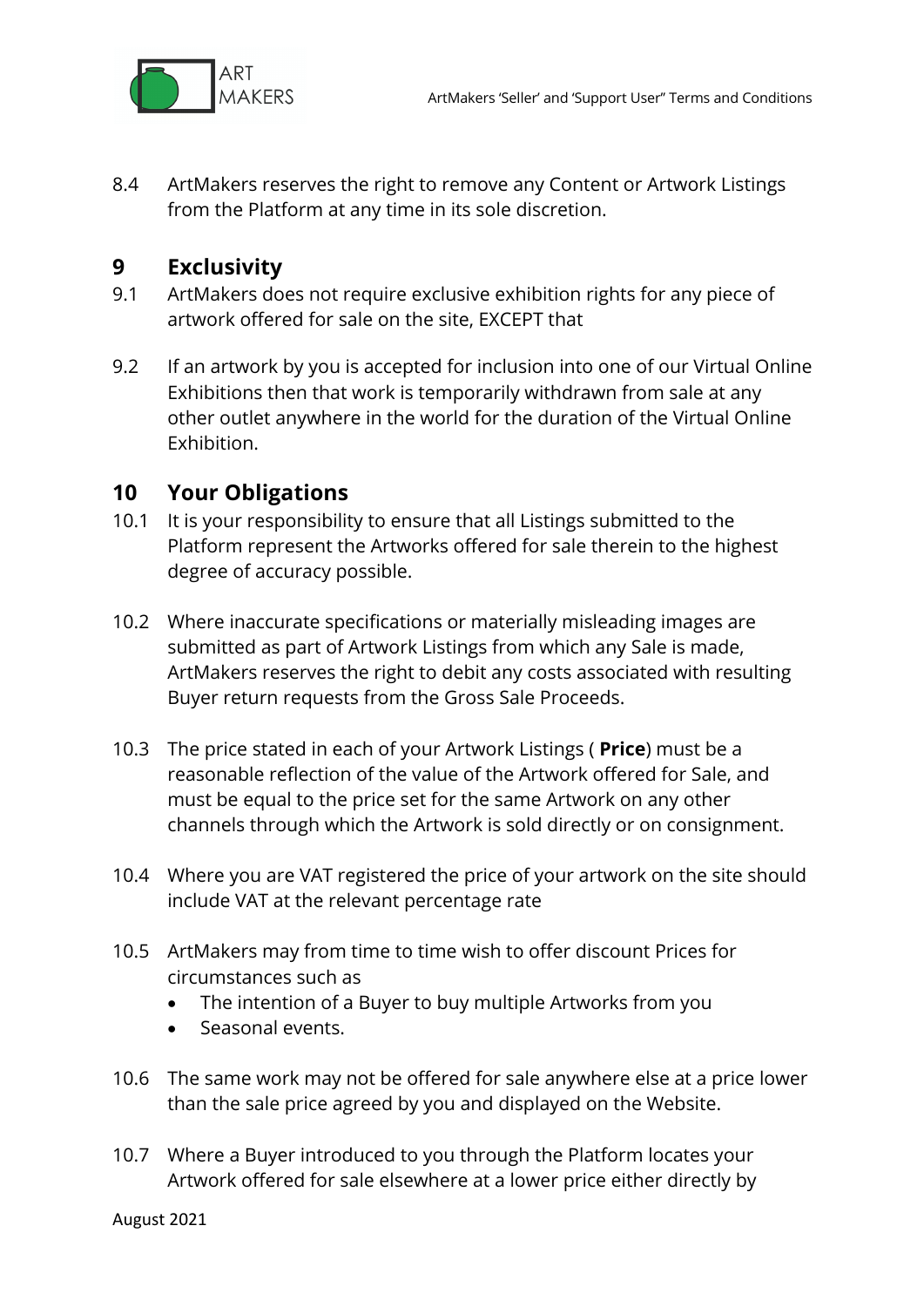

yourself or by an authorised consignee, ArtMakers reserves the right to adjust the Price of the Artwork on ArtMakers, before or after Sale of the Artwork has been completed, to be equal to the lower price, and calculate your Net Sale Proceeds for any resulting Sales in accordance with this updated Price.

- 10.8 Your specified shipping and handling fees for Artworks listed on ArtMakers must be an accurate representation of costs incurred in fulfilment of the order. Inflating your shipping and handling fees with a view to avoiding or lessening ArtMakers commission is strictly prohibited.
- 10.9 It is your sole responsibility to arrange the packaging and shipment of Artworks for delivery to any Buyers introduced to you through the Platform. It is your responsibility to research accurate shipping rates and select a preferred courier prior to listing your Artwork. ArtMakers will not be liable for any losses incurred as a result of inaccurately quoted rates.
- 10.10 Artworks must be packaged and shipped in accordance with ArtMakers Packaging and Delivery Guidelines. Where these requirements are not met, ArtMakers reserves the right to debit any costs associated with resulting Buyer return or cancellation requests from Net Sale Proceeds.
- 10.11 It is your responsibility to comply with all local tax regulations with respect to any sales completed on the Platform, and to include any required documentation or invoices within packages shipped.

## **11 Commissions and Bespoke ArtWorks**

- 11.1 You may discuss the scope, requirements, timeline and budget of an order for commissioned or bespoke Artworks using the enquiry messaging tool we provide on the Platform for that purpose.
- 11.2 Once you have agreed the specification with the Buyer, you can notify us using the tool provided on the Platform or by emailing us to admin@ArtMakers.uk
- 11.3 Buyer places the order we will debit the Buyer's card for any agreed deposit which will be paid to you (less our Commission and Fees) for commencing work in the ordinary course. Once you complete and dispatch the Artwork we will debit the Buyer's card for the balance of the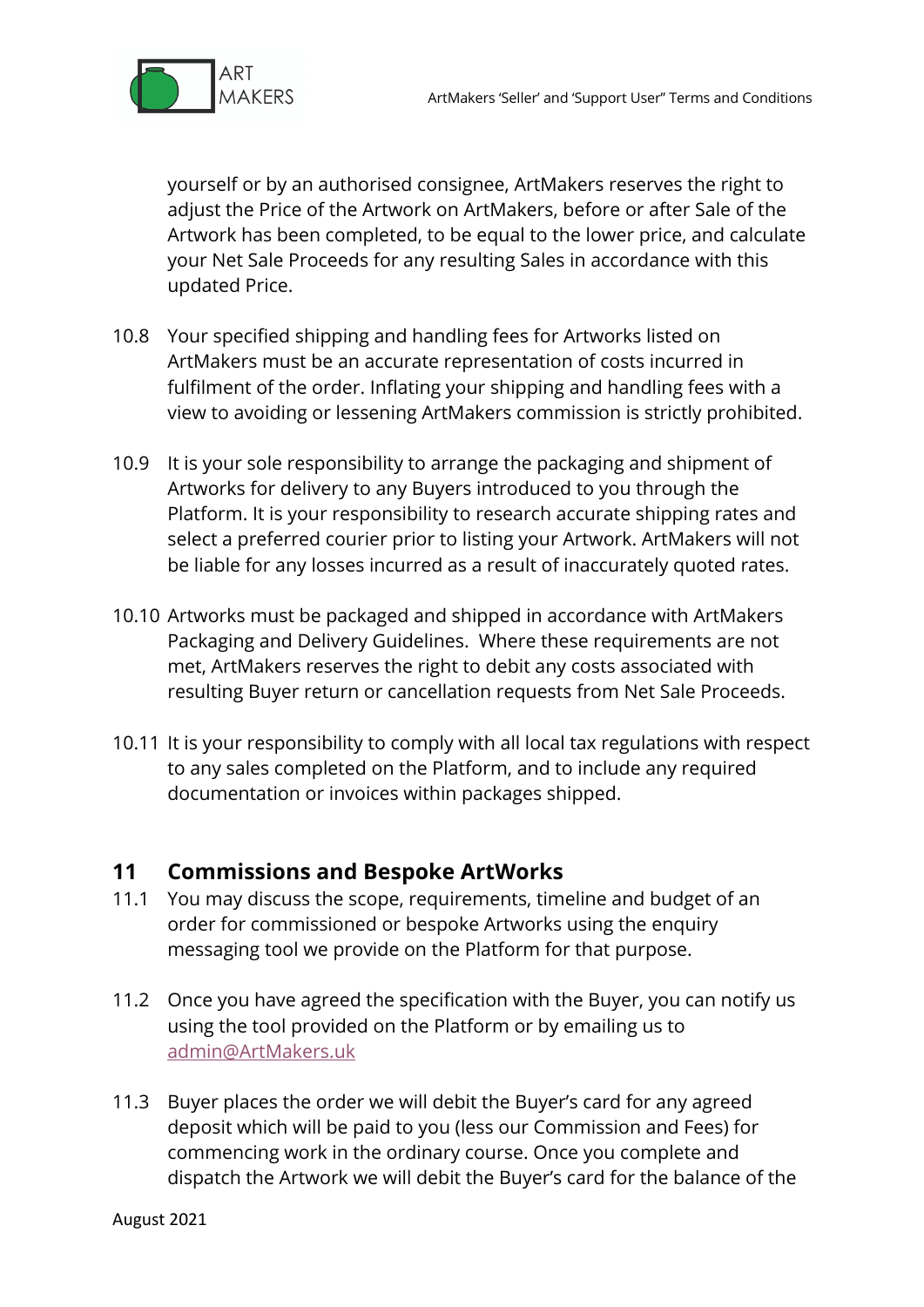

Gross Sale Proceeds and we will pay the Net Sale Proceeds to you in the ordinary course.

## **12 Placing and Fulfilling Orders**

- 12.1 **Buyers Placing Orders:** When an order has been placed for one of your Artworks you will receive a confirmation notice to your nominated notification email address, inclusive of all details necessary for the dispatch of the Artwork to the Buyer. You are also able to view outstanding and completed orders from your Orders page in your Seller Dashboard.
- 12.2 **Notifications:** We will notify you by sending a confirmation notice to your nominated notification email address when a Buyer places an order via the Platform
- 12.3 **Sending your Artwork:** You must promptly either:
	- Despatch the Artwork(s) specified in the order using tracked delivery method and notify us using the form provided on the Platform that you have done so (**Order Dispatch Confirmation**), to enable us to send the Order Confirmation to the Buyer
	- Notify us using the tool provided on the Platform that you are unable to supply the Artwork(s), to enable us to notify the Buyer that the order will not proceed or
	- In the case of Commissions or Custom Artworks, you must use the tool provided on the Platform to confirm the fact the specification and terms of the custom Artwork have been agreed when you commence work on the Artwork, to enable us to issue an invoice and debit the Buyer 's chosen payment method for the amount of any agreed deposit; and, when the Artwork is completed and dispatched, notify us using the tool provided on the Platform, to enable us to issue an invoice, send the Order Confirmation to the Buyer and debit the Buyer 's chosen payment method for the balance of the Price
- 12.4 The Contract between you and the Buyer will only be formed when we send the Order Confirmation to the Buyer. The Buyer's chosen payment method will be debited for payment for the Artwork(s) and all applicable Delivery Charges.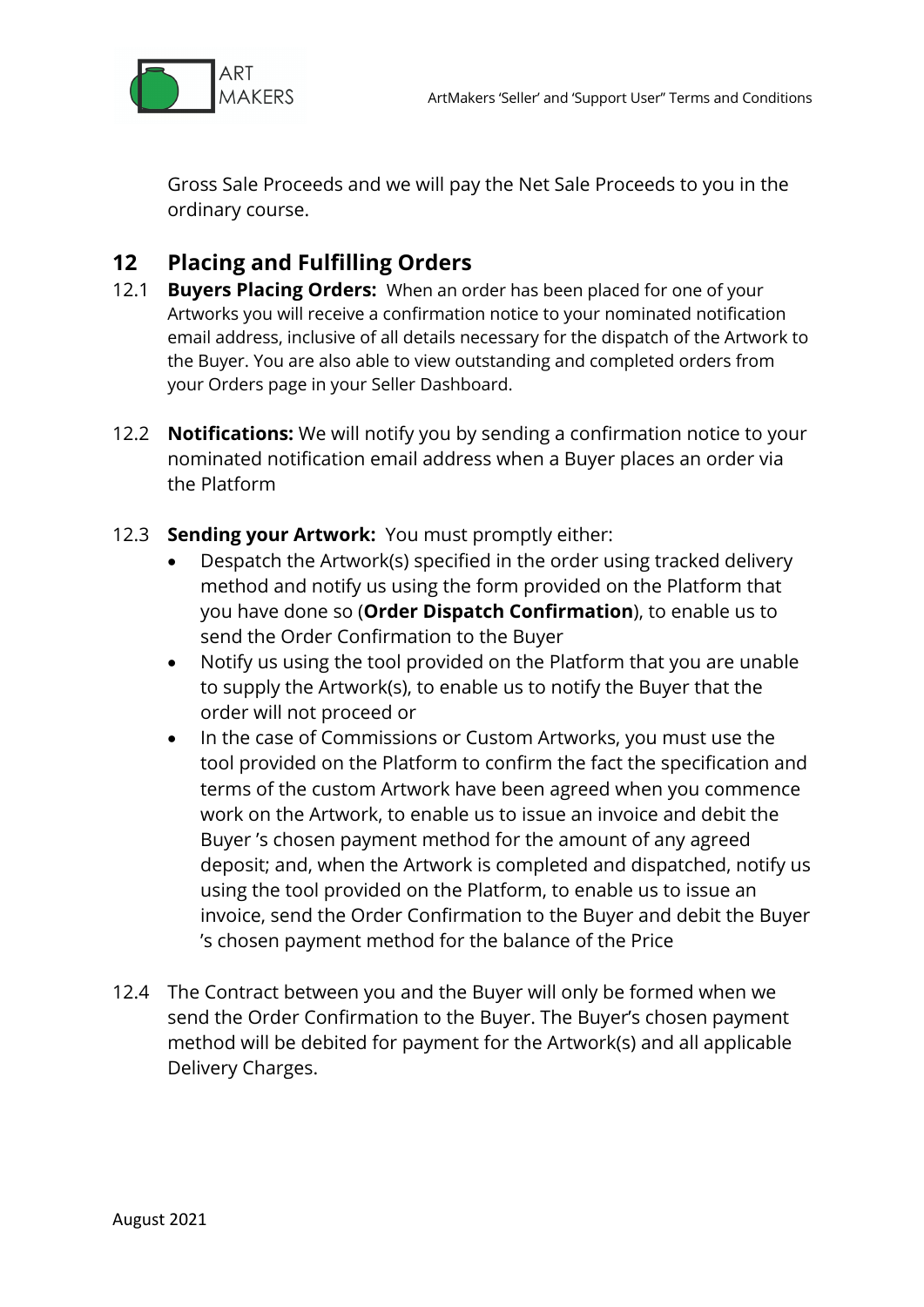

## **13 Payment to Artists**

- 13.1 Your Net Sale Proceeds will be held by ArtMakers until we have received confirmation that the artwork has been delivered to the Buyer and the Buyer is satisfied with their purchase.
- 13.2 On receipt of confirmation from the buyer or on expiration of ArtMakers' returns period, your Net Sale Proceeds will be transferred to your Nominated Payment Account in line with ArtMakers' current Payment Schedule
- 13.3 ArtMakers is entitled to withhold your Net Sale Proceeds for any given Sale if there is, or in ArtMakers' reasonable opinion is likely to be, a dispute with you or a dispute between you and the Buyer, until such dispute is resolved to ArtMakers' reasonable satisfaction.

#### **14 Returns and Complaints**

- 14.1 All returns requests submitted by Buyers are received, processed and arranged by ArtMakers.
- 14.2 On receipt of a complaint, action will be taken to investigate and rectify the problem
- 14.3 You will receive immediate notice via your nominated notification email address of any approved returns requests for Artworks you have sold through ArtMakers, as well as a further confirmation email once a collection date and service has been arranged.
- 14.4 **Damage in Transit:** ArtMakers will accept no liability for damage to Artworks in transit from you to your Buyer. It is solely your responsibility to ensure that you package your Artworks sufficiently and ship them via a service that will minimise the likelihood of damage.
- 14.5 You acknowledge that any postage or shipping guidance provided by ArtMakers in the form of help articles or support correspondence comes with no guarantee of safe transit if followed. If you do not secure transit insurance for any Artwork before shipping it, you do so solely at your own risk.
- 14.6 **Lost in Transit:** ArtMakers will accept no liability for Artworks lost in transit on their way to your Buyer. If you do not send your Artworks via a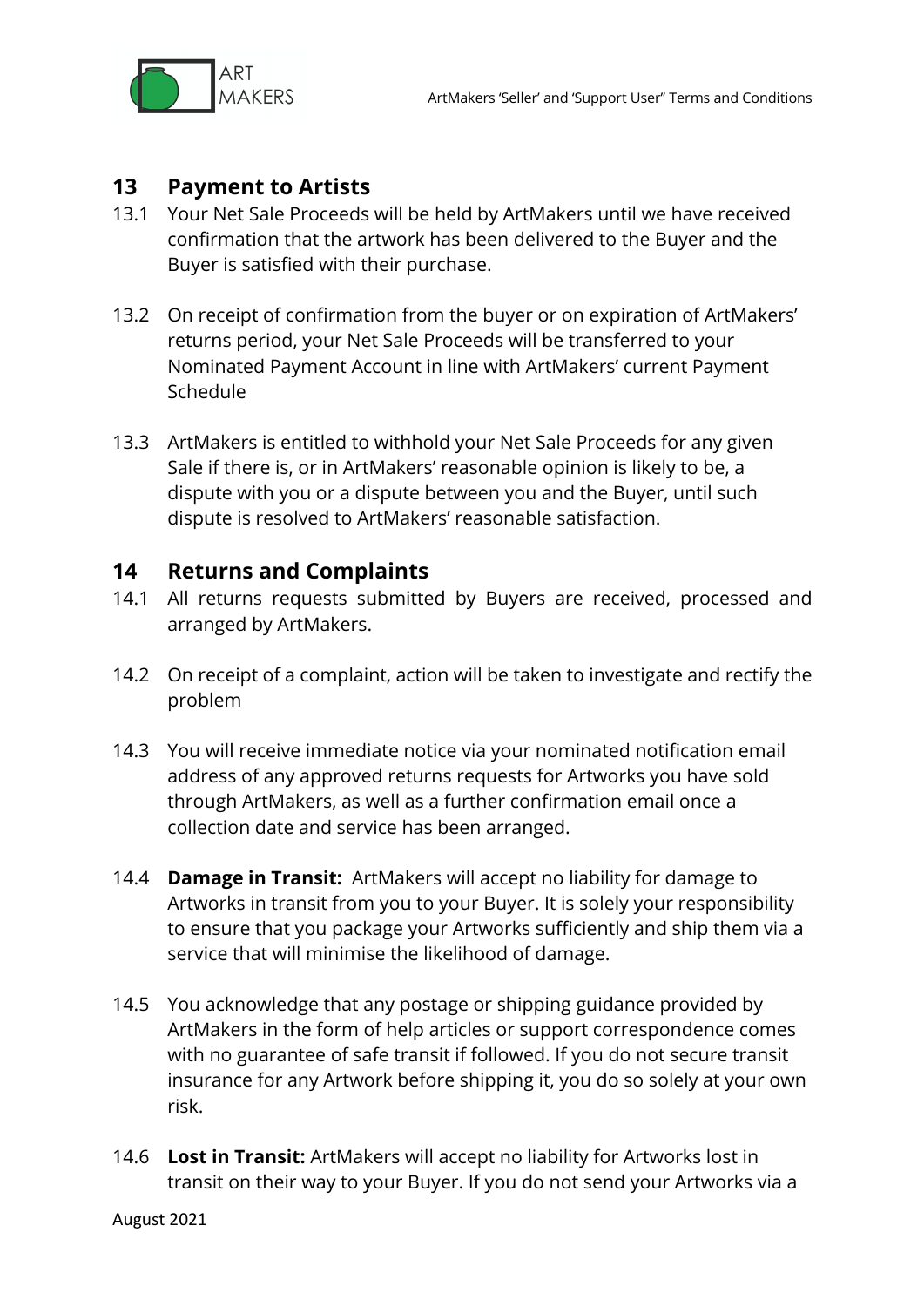

traceable method of shipment, you do so at your own risk and ArtMakers reserves the right to issue a full and immediate refund to the Buyer on notice of non-delivery within the estimated timeframe.

## **15 Fees and Payments due to ArtMakers**

- 15.1 You may list Artworks for sale on ArtMakers in accordance with your Seller Plan Subscription. Your monthly or Annual Seller Plan Fee payable to ArtMakers is determined by your Seller Plan Subscription and laid out on the website (Link)
- 15.2 When your Artwork is sold to a Buyer introduced to you through ArtMakers, ArtMakers is entitled to charge the commission and fees, plus VAT where applicable, in accordance with your Plan Subscription
- 15.3 You must pay to us Commission on any sale of your Artwork or Artworks to any Buyer first introduced to your Artworks, or with whom you have first made contact, via the Platform. We will deduct our Commission from the Gross Sale Proceeds for that Artwork. Any attempts to complete sales or any other monetary transactions initiated on the Platform outside of the Platform are strictly prohibited, and will result in the suspension or closure of your Seller Account.
- 15.4 In any case where ArtMakers reasonably believes a sale or monetary transaction initiated on the Platform to have been completed outside of the Platform, ArtMakers reserves the right to debit any costs associated with resulting Buyer return requests from any Net Sale Proceeds due to you.
- 15.5 ArtMakers deducts Commission from the Gross Sale Proceeds on a percentage basis in relation to Sales completed through the Platform, as identified in your subscription plan. Online payment transaction fees are met by ArtMakers. This policy may be subject to change at the discretion of ArtMakers
- 15.6 In the event of any change to the Commission and Fees Policy, ArtMakers will provide with at least 14 days notice, by posting the changes on the Platform.
- 15.7 Your Net Sale Proceeds for any given Sale is the Gross Sale Proceeds based on the Price at which the relevant Artwork(s) is/are sold under the Contract, less the total Commission and taxes due in relation to the Sale and any discount that you have offered or authorised ArtMakers to offer to the relevant Buyer.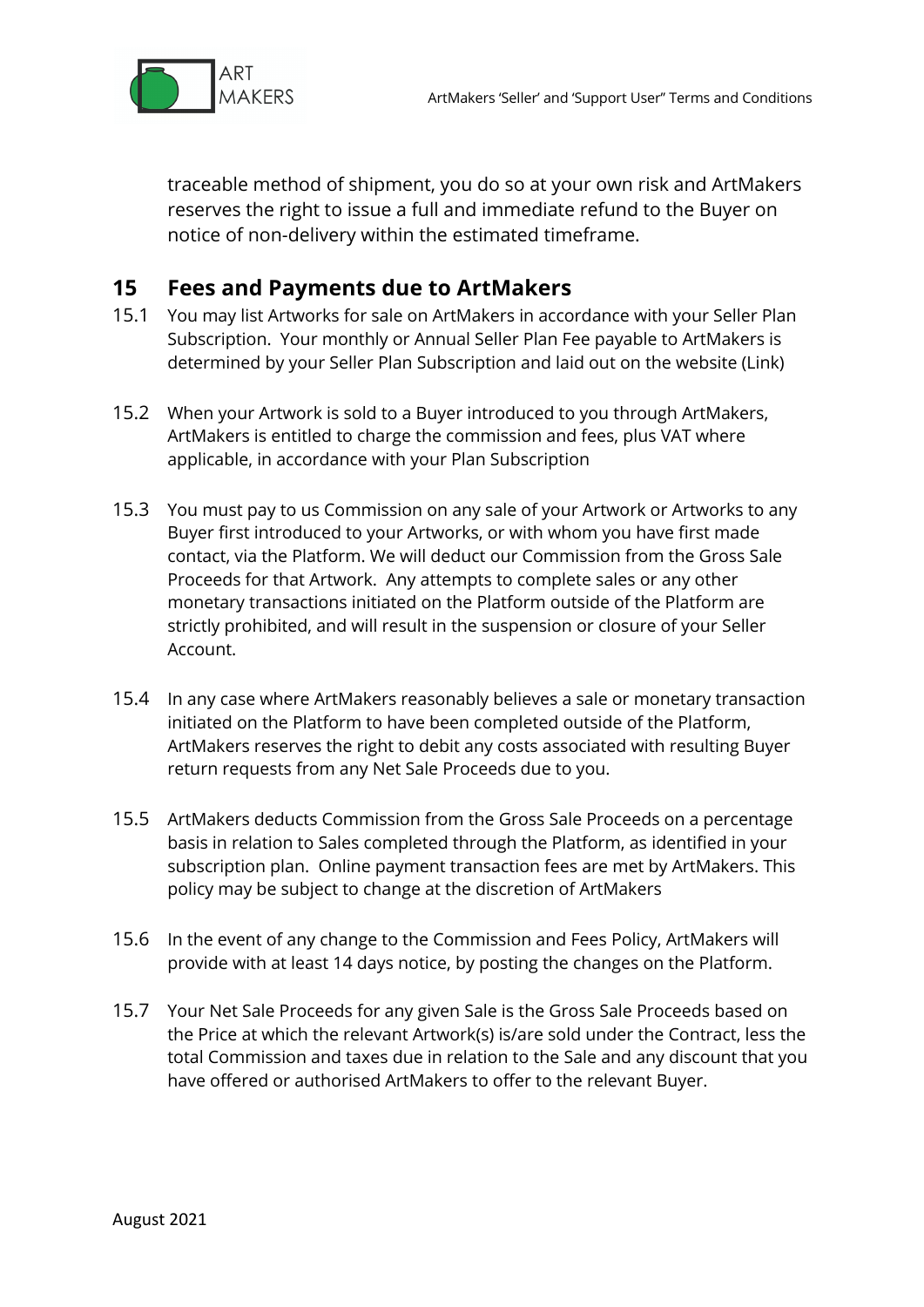

## **16 Payment Procedures**

- 16.1 You shall open and maintain in your name a payment account with a duly authorised payment services provider to receive payments from us and include the details of it on the payments page in your Membership Account (**Nominated Payment Account**).
- 16.2 Your Net Sale Proceeds will be transferred to your Nominated Payment Account in the next available qualifying pay run, normally at the end of each month.
- 16.3 It is your responsibility to ensure that all despatched orders are marked as shipped on your Orders page. Your Net Sale Proceeds for any given order will not be transferred until these requirements have been satisfied with respect to that order.
- 16.4 ArtMakers reserves the right to defer the payment of your Net Sale Proceeds until the next pay run for any given Sale if the total payment amount is under £50 GBP / €50 EUR / \$50 USD (depending on the currency of payment) and the payment method is a bank transfer to a Nominated Payment Account held by you with a payment service provider located outside of United Kingdom.

## **17 Termination of Your Account by ArtMakers**

- 17.1 ArtMakers may, in its sole discretion, terminate this agreement, access to the Platform without notice to you.
- 17.2 Upon termination, all rights and obligations will be extinguished other than such rights and obligations which are necessary to process any orders placed prior to such termination.

## **18 Cancellation of Your Account by You**

- 18.1 You may request deletion of your ArtMakers Account from your user settings page.
- 18.2 On receiving notice of your cancellation request, we will endeavour to remove your Seller Profile and Portfolio from the Platform within 2 working days.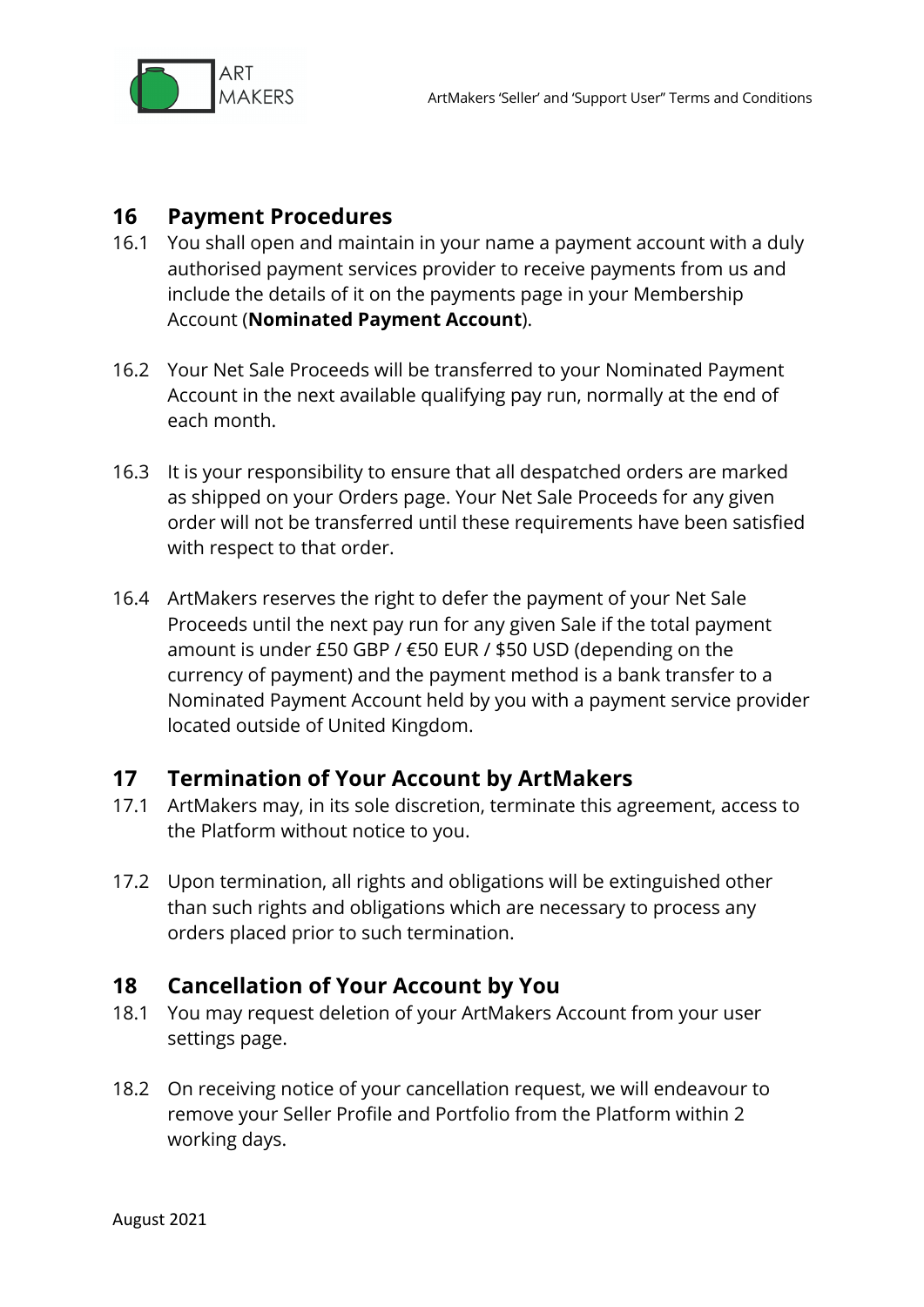

## **19 User Data**

- 19.1 To the extent that personal data is supplied by users to ArtMakers, such data shall be owned by ArtMakers and subject to the then effective Privacy Policy of ArtMakers, the Data Protection Act 1998 and any other applicable law or regulation in the relevant jurisdiction.
- 19.2 Where you receive personal data from users of the Platform, you will comply with all applicable law and regulation, the ArtMakers Privacy Policy and all other instructions of ArtMakers.

#### **20 Liability**

- 20.1 ArtMakers is a venue and provides an online marketplace and gallery only.
- 20.2 The Website and Platform are provided on an "as is" basis. ArtMakers makes no representations or warranties of any kind to you relating to the Platform to the fullest extent permitted by law.
- 20.3 You will ensure that anything you do will not incur any liability for us and you will not cause us to breach any law, statute or regulation and will, in any event, completely indemnify us against any claim or action whatsoever including, but not limited to, any losses or expenses incurred whatsoever, resulting from your breach of our Terms and Conditions and agreement.
- 20.4 ArtMakers shall not be liable for any damages of any kind including without limitation, direct, indirect, incidental, punitive and consequential losses (including loss of profits and loss of data) arising out of these Terms or use of the Platform, provided that nothing in these Terms shall exclude or limit liability for death or personal injury arising as a result of negligence, fraud or any other liability which may not be excluded or limited by law.
- 20.5 Without limiting the foregoing, ArtMakers' total and aggregate liability to you shall in no event exceed the total amounts actually received by you in any calendar year in connection with a sale of Artwork through the Platform.
- 20.6 You hereby indemnify ArtMakers and keep ArtMakers, third party sellers, directors, shareholders and employees at all times fully and effectively